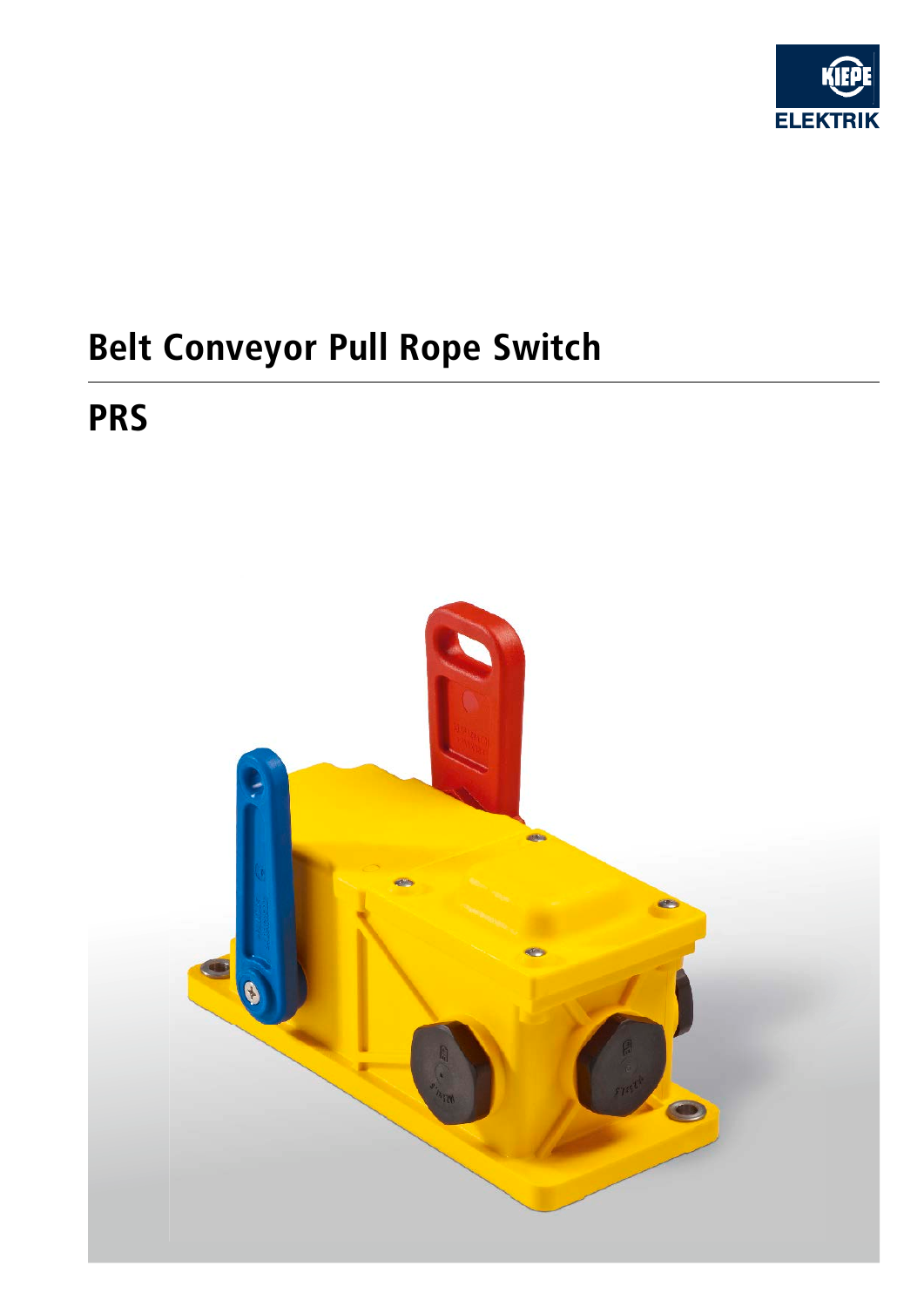#### **APPLICATION**

Kiepe pull-rope emergency stop switches type PRS are used in accordance with the requirements of EN 620 as well as BGI 710 and in conformity with DIN EN ISO 13850 as emergency stop devices as supplementary safety measures on conveyor belt systems. The pull rope is symmetrically tensioned on both sides of the red release lever.

The exclusive use of glass fiber reinforced plastic and stainless steel is designed especially for applications in harsh environments such as potassium salt and rock salt factories, seaports and urea, recycling and composting facilities.

With the pull-rope system functionally aligned, the emergency stop signal can be triggered over a distance of up to about 100 m for each switch.

Kiepe pull-rope emergency stop switch types PRS comply with Machinery Directive 2006/42/EC.

They must only be used in control electrical circuits. The PRS glas fiber reinforeced plastic housing offers space for 2 NC and 1 changeover contact. The versions PRS 101/102 use also a NO contact for a signal lamp.

Taking into consideration the safety data and maintenance recommendations, the pull-rope emergency stop switch type PRS can be used in safety circuits in accordance with DIN EN IS0 13849 up to Performance Level c (PLc).

After the emergency stop function is triggered, the switching mechanism is locked in the shut-off position "0". The signal lamp in the lid of PRS 101 or 102 is switched on. When the blue reset lever is actuated in switch position  $n$ 1", the switching contacts are reactivated, the signal lamp is off and the convevor belt is

Resetting the pull-rope emergency stop switch must not cause the

prepared for being turned back on again.

conveyor system to start up.

#### **FUNCTION**

The pull-rope emergency stop switch is actuated by a pull rope **<sup>1</sup>** connected on both sides of the red release lever.

The switching of the pull rope switch is controlled by a cam and supported by a spring function (snap action). The self-cleaning contacts are actuated simultaneously and it may be carried out a cross comparison of the contacts of an external control unit.

The emergency stop signal is performed with positive-making normally closed (NC) contacts in accordance with the closed circuit principle.

### **TECHNICAL DATA**

Designation Pull-rope emergency stop switch type PRS – emergency stop device with latching function Type of actuation **Bidirectional**; spring-loaded ("snap action") Complies with DIN EN ISO 13850; DIN EN 60947-5-5; DIN EN 60947-5-1; Suited for Control units and systems in accordance with DIN EN 60204 **Mechanics** Material Enclosure : PBT GF20; yellow (similar RAL 1004) release lever: red (similar RAL 3000) reset lever: blue (similar RAL 5010) Mounting 2 reinforced holes for M6 screws Installation position horizontal, tilt angle up to about 15° Pull-rope length Up to approx 100m Actuation force  $30N \pm 10N$ Weight 0,5kg **Elektrik** Switching system PRS 001 2 cam operated positive opening Switches, 1 changeover contact (SPDT) PRS 101/102 additionally 1 N.O. for lamp Cable entry **Threaded holes 3x M25 x 1.5 with each dummy screws**, 1x cable gland enclosed (sealing area ∅ 9mm to ∅ 17mm) Utilization category MC-15: 230 V/1.5 A DC-13: 60V/0.5A DC-13: 24V/2A Connection cross section  $1 \text{ mm}^2$  to  $2.5 \text{ mm}^2$ Protective conductor connection no connector; Protection class I Rated insulation voltage U<sub>i</sub> 250 V Rated impulse withstand voltage  $U_{\text{imp}} = 2.5 \text{ kV}$ , degree of pollution III Conventional thermal current  $I_{th}$  6A Contact reliability > 1,000,000 switching operations Signal lamp 4x LED in the lid Voltage  $U_b$  for signal lamp PRS 101: 230 V AC PRS 102: 24V DC Current consumption of lamp approx. 20 mA **Ambient conditions in accordance with DiN EN 60947-5-5** Permissible ambient temperature  $-25^{\circ}$ C  $... +70^{\circ}$ C Protection rating IP 67 in accordance with EN 60529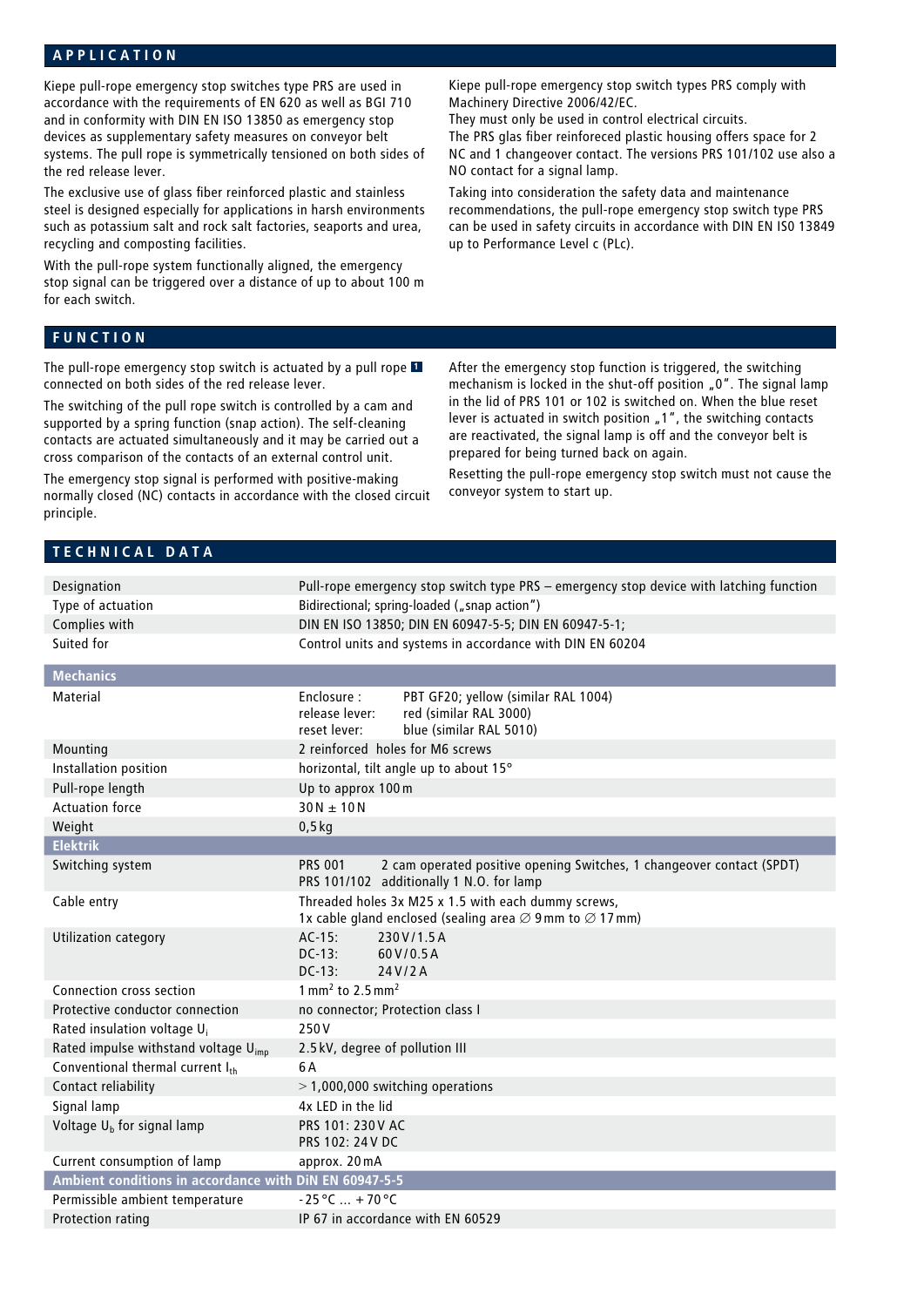| Safety data in accordance with DIN EN ISO 13849 and EN 61062 |                       |             |                                               |                           |                |  |  |
|--------------------------------------------------------------|-----------------------|-------------|-----------------------------------------------|---------------------------|----------------|--|--|
| Safety functions                                             |                       |             | Emergency stop incl. latching<br>Manual reset |                           |                |  |  |
| Usable in safety circuits                                    |                       |             | up to PLc (depending on customer application) |                           |                |  |  |
| B10d value                                                   |                       |             | 10,000 actuations                             |                           |                |  |  |
|                                                              |                       |             |                                               |                           |                |  |  |
| <b>SELECTION TABLE</b>                                       |                       |             |                                               |                           |                |  |  |
| Switch type                                                  | Contact configuration |             |                                               | Integrated<br>signal lamp | Order number   |  |  |
|                                                              | N.C.                  | <b>SPDT</b> | N.O.                                          |                           |                |  |  |
|                                                              |                       |             |                                               |                           |                |  |  |
| <b>PRS 001</b>                                               |                       |             | $\overline{\phantom{a}}$                      |                           | 91.063 293.001 |  |  |
|                                                              |                       |             |                                               |                           |                |  |  |

| <b>Spare parts and accessories</b>             |                 |
|------------------------------------------------|-----------------|
| Screwed cable gland M25                        | 113.51.00.20.10 |
| Dummy screw M25                                | 113.43.87.20.01 |
| Replacement lid PRS 001                        | 94.059 408.001  |
| Replacement lid PRS 101 with LED-Block 230V AC | 93.059 431.001  |
| Replacement lid PRS 102 with LED-Block 24V DC  | 93.059 431.002  |

PRS 101 2 1 (1) LED 230V AC 91.063 293.101 PRS 102 2 1 (1) LED 24V DC 91.063 293.102

#### **MOUNTING**

Pull-rope emergency stop switches of types PRS are centered between the anchor hooks **3** of the pull-rope system and each fastened to the substructure in installation position with 2x M6 screws.

Electrical connection is performed with the device open using the screwed cable gland included in the delivery, directly on the terminal block [X10] to [X22] (see the connection drawings).

The signal lamp of DC-Variant PRS 102 can be connected without regarding the polarity of the voltage.

The pull-rope **1** is tensioned by tension springs **2** between the anchor hooks **3** and fastened onto the red release lever.

After the tension springs **2** have been adjusted, the actuation force and path for triggering the switch must be tested to ensure compliance with specified requirements.

#### **MOUNTING DIAGRAM**